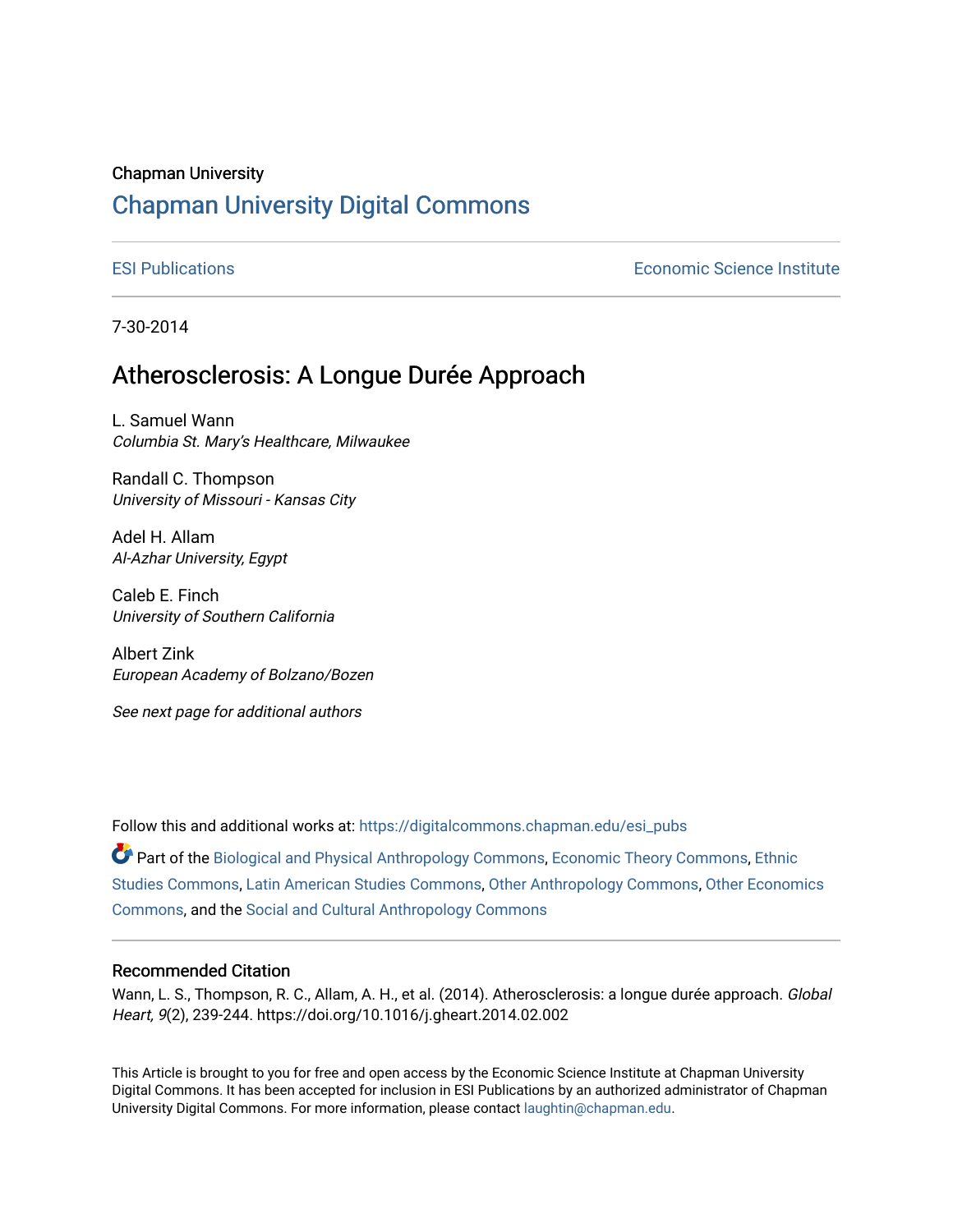### Authors

L. Samuel Wann, Randall C. Thompson, Adel H. Allam, Caleb E. Finch, Albert Zink, Hillard Kaplan, Bruno Frohlich, Guido P. Lombardi, M. Linda Sutherland, James D. Sutherland, Lucia Watson, Samantha L. Cox, Michael I. Miyamoto, Alexandre F. R. Stewart, Jagat Narula, and Gregory S. Thomas

This article is available at Chapman University Digital Commons: [https://digitalcommons.chapman.edu/esi\\_pubs/192](https://digitalcommons.chapman.edu/esi_pubs/192)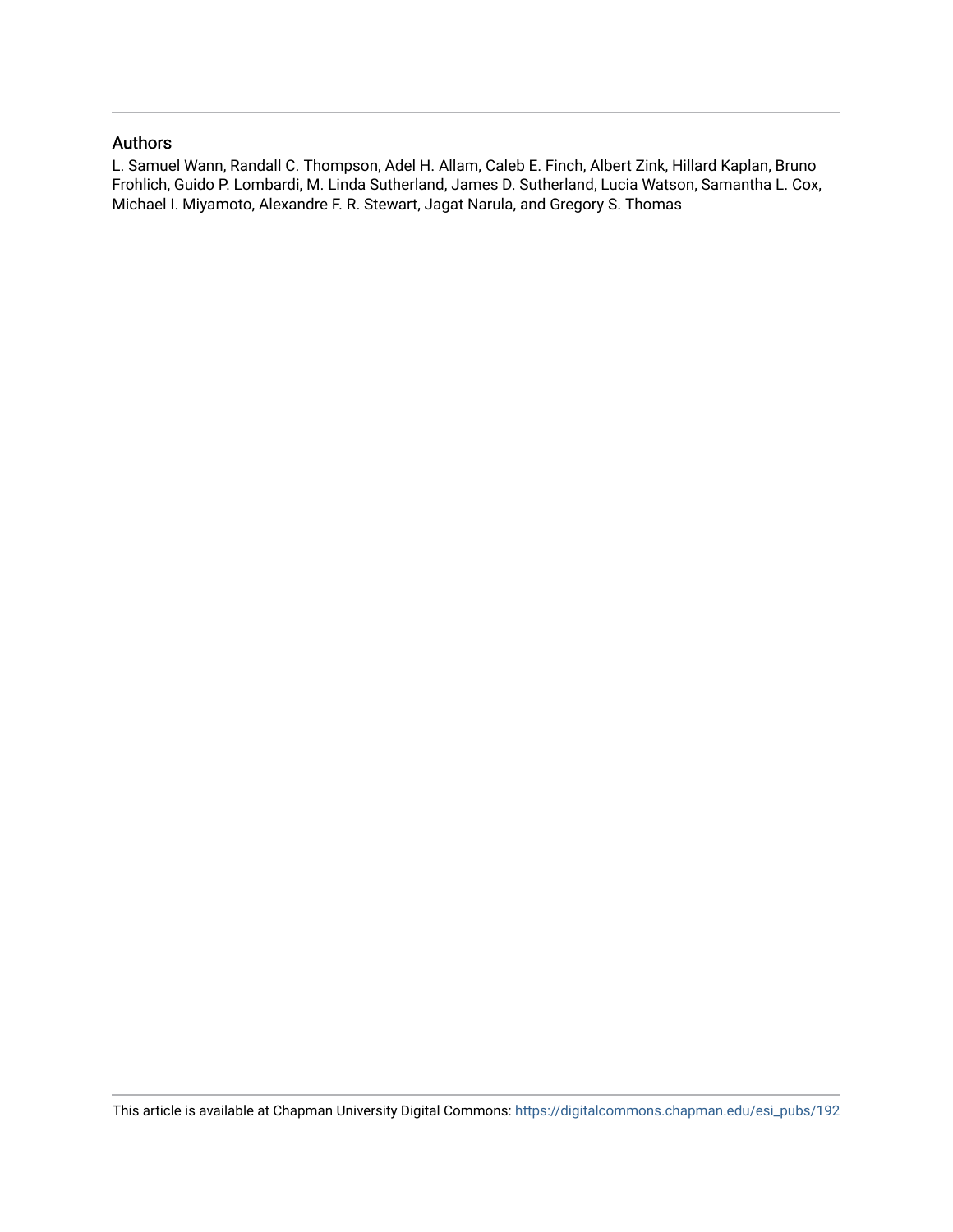# Atherosclerosis $\mathbb{R}$ A Longue Durée Approach

L. Samuel Wann\*, Randall C. Thompson<sup>T</sup>, Adel H. Allam<sup>I</sup>, Caleb E. Finch<sup>§</sup>, Albert Zink<sup>II</sup>, Bruno Frohlich¶, Hillard Kaplan<sup>#</sup>, Guido P. Lombardi\*\*, M. Linda Sutherland<sup>††</sup>, James D. Sutherland<sup>‡‡</sup>, Lucia Watson<sup>§§</sup>, Samantha L. Cox<sup>||||</sup>, Michael I. Miyamoto<sup>¶¶</sup>, Alexandre F. R. Stewart<sup>##</sup>, Jagat Narula\*\*\*, Gregory S. Thomas<sup>†††,‡‡‡</sup>

Milwaukee, WI, USA; Kansas City, MO, USA; Cairo, Egypt; Los Angeles, CA, USA; Bolzano/Bozen, Italy; Washington, DC, USA; Albuquerque, NM, USA; Lima, Peru; Newport Beach, CA, USA; Laguna Hills, CA, USA; Mexico City, Mexico; Cambridge, United Kingdom; Mission Viejo, CA, USA; Ottawa, Ontario, Canada; New York, NY, USA; Long Beach, CA, USA; and Irvine, CA, USA

Fernand Braudel popularized the longue durée approach to scholarly investigation in the mid-20th century. The longue durée approach can be loosely translated to mean "look for the big picture, synthesize data collected using all available methodology over the long periods of time to identify fundamental principles, rather than becoming preoccupied with isolated observations." Braudel, a historian and economist, emphasized observation of enduring historical structures and analysis of long-term, panoramic economic trends rather than concentrating on detailed descriptions of particular events or individuals. He also urged the use of insight gained from many scholarly disciplines to identify the essential underpinnings of social change [\[1\]](#page-6-0).

Braudel'slongue durée approach may also be useful in the study atherosclerosis, which is among the most important diseases affecting mankind. Cardiologists' immediate attention is understandably focused on dealing with individual patients and the current epidemic of atherosclerotic heart disease, concentrating on applying the latest scientific advances in diagnosis and treatment. A broader "big picture" view of atherosclerosis includes observations made throughout the lifetime of an individual, as the disease evolves from a subclinical state to acute manifestations such as chest pain, myocardial infarction, stroke, and sudden death. Insight may also be gained by studying atherosclerosis in populations as well as in individuals, and over the entire span of human existence, not just in contemporary society, looking at the effects of widely varying environmental, cultural, and societal conditions and evolving genomes. We can also learn from studying atherosclerosis in creatures other than Homo sapiens.

Like Braudel, physicians and biologists benefit from observations made using analytic methods of many disparate disciplines other than their own, including anthropology, archeology, and the physical as well as biologic sciences. A broad view is needed to better understand many of the key features of atherosclerosis that may not be apparent looking only at the patient immediately in front of us. Indeed, if we are to counter the current global epidemic of atherosclerosis, we need not only a knowledge of medicine—an understanding of the genomic, pathophysiologic, pharmacologic, and nutritional aspects of atherosclerosis—but also knowledge of the sociologic, economic, and cultural underpinning of the rapid changes now occurring in developing countries of the world, where communicable diseases are being replaced by heart disease and cancer as leading causes of death and disability.

#### PATHOLOGIC OBSERVATIONS OF ATHEROSCLEROSIS

The protean pathophysiologic manifestations and extent of atherosclerosis increase with advancing age  $[2-9]$  $[2-9]$  $[2-9]$ ; they begin early in life, and complications and clinical manifestations occur later. Lobstein introduced the term "arteriosclerosis" in the early 19th century on the basis of autopsy observation of gross pathologic anatomy. His observations were expanded by the renowned pathologists Virchow and von Rokitansky, who used similar detailed microscopic analysis of postmortem specimens to come to diametrically opposing views of the genesis of atherosclerosis. Virchow held that cellular inflammatory changes observed in the atherosclerotic vessel walls was of primary importance, whereas von Rokitansky considered them secondary to humoral disease.

Using 21st century histologic techniques, Mayerl et al. [\[10\]](#page-6-0) found immunohistochemical and immunofluorescent evidence of inflammation on several of von Rokitansky's original pathologic specimens, supporting Virchow's belief that inflammatory processes underlie the formation of atherosclerosis, demonstrating that different conclusions may be drawn by re-examining old data using new techniques, again demonstrating the value of a longue durée approach. In another analogy to historical methodology, Leopold von Ranke fostered the concept of source-based history (wie es eigentlich gewesen ist), re-examining and reinterpreting original historical documents rather than accepting the translations of others [\[11\]](#page-6-0). These expanded histologic observations of inflammation in historic pathologic specimens are further supported by the use of newer measures of inflammation, C-reactive protein, interleukin-6, tumor necrosis factor, and other circulating markers  $[12]$ 

Pathologists [\[13,14\]](#page-6-0) have created a robust literature describing various anatomic features ascribed to atherosclerosis, including the use of terms such as: intimal

 $\overleftrightarrow{ }$  This is an open access article under the CC BY-NC-ND license ([http://](http://creativecommons.org/licenses/by-nc-nd/3.0/) [creativecommons.org/](http://creativecommons.org/licenses/by-nc-nd/3.0/) [licenses/by-nc-nd/3.0/\)](http://creativecommons.org/licenses/by-nc-nd/3.0/). The authors report no relationships that could be construed as a conflict of interest. From the \*Cardiovascular Physicians, Columbia St. Mary's Healthcare, Milwaukee, WI, USA; *†Saint* Luke's Mid America Heart Institute, University of Missouri-Kansas City, Kansas City, MO, USA; [z](#page-6-0)Al-Azhar University, Cairo, Egypt: 8Davis School of Gerontology, University of Southern California, Los Angeles, CA, USA; [k](#page-6-0)Institute for Mummies and the Iceman, European Academy of Bolzano/Bozen (EURAC), Bolzano/Bozen, Italy; [{](#page-6-0)National Museum of Natural History, Smithsonian Institution, Washington, DC, USA; #Department of Anthropology, University of New Mexico, Albuquerque, NM, USA; \*\*Universidad Peruana Cayetano Heredia, Lima, Peru; [yy](#page-6-0)Newport Diagnostic Center, Newport Beach, CA, USA; #\$addleback Memorial Medical Center, Laguna Hills, CA, USA; §§Universidad Nacional Autónoma de México, Mexico City, Mexico; |||Department of Archeology, University of Cambridge, Cambridge, United Kingdom; **[**Mission Heritage Medical Group, St. Joseph Heritage Health, Mission Viejo, CA, USA; ##John and Jennifer Ruddy Canadian Cardiovascular Genetics Centre, University of Ottawa Heart Institute, Ottawa, Ontario, Canada; \*\*\*Zena and Michael A. Wiener Cardiovascular Institute, Icahn School of Medicine at Mount Sinai, New York, NY, USA; †††MemorialCare Heart & Vascular Institute, Long Beach Memorial, Long Beach, CA, USA;

and the ##University of California, Irvine, Irvine,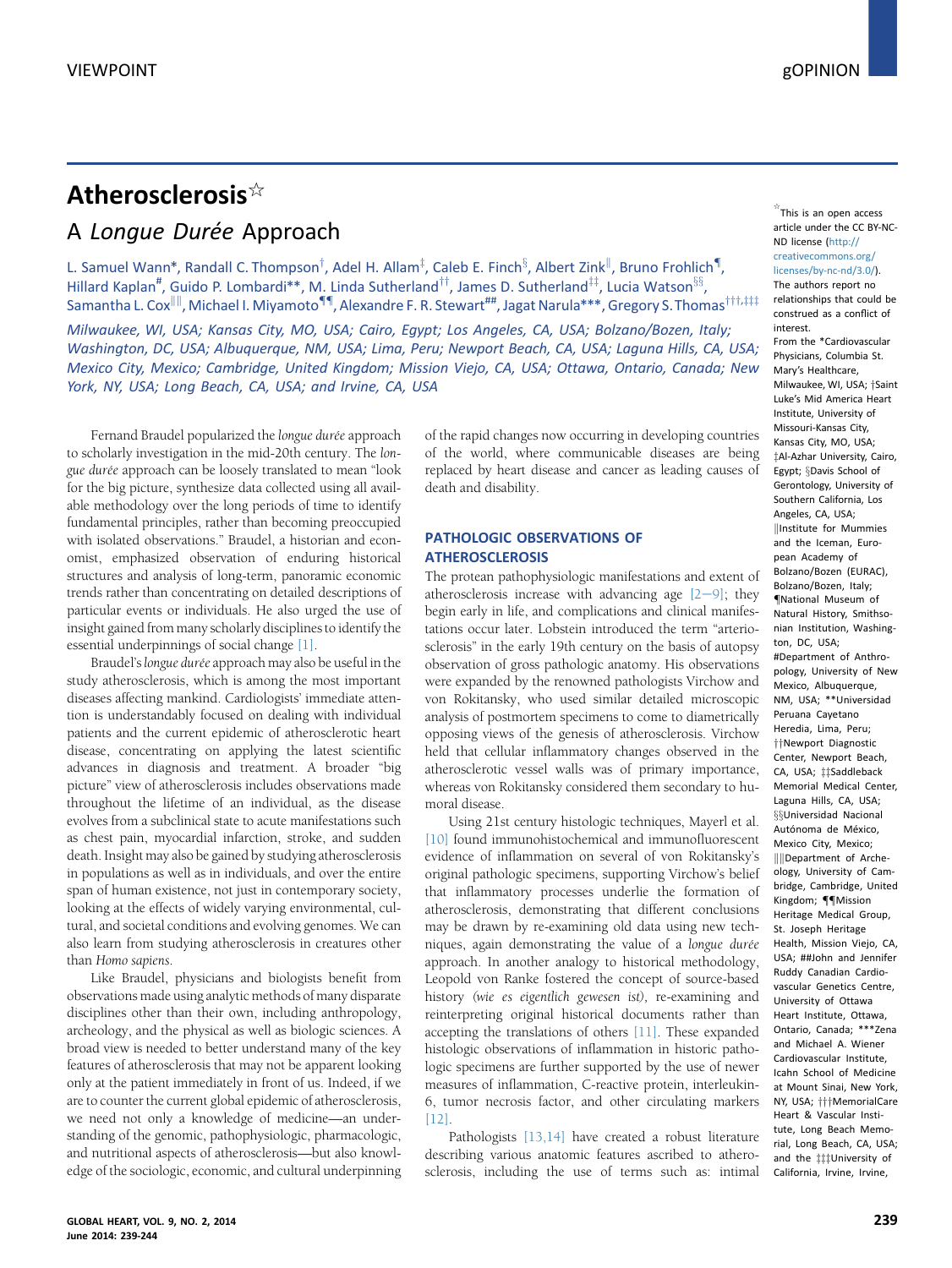CA, USA. Correspondence: L. S. Wann ([samuelwann@gmail.](mailto:samuelwann@gmail.com) [com\)](mailto:samuelwann@gmail.com).

GLOBAL HEART © 2014 Published by Elsevier Ltd. on behalf of World Heart Federation (Geneva). VOL. 9, NO. 2, 2014 ISSN 2211-8160/\$36.00. [http://dx.doi.org/10.1016/](http://dx.doi.org/10.1016/j.gheart.2014.02.002) [j.gheart.2014.02.002](http://dx.doi.org/10.1016/j.gheart.2014.02.002)

sclerosis; atheroma; Monckeberg medial sclerosis; focal atherosclerosis; atherothrombosis; lipid-laden; fibrotic and ruptured plaques; and plaques that appear to be vulnerable to future rupture, platelet aggregations, and acute thrombosis. Considerable evidence has accumulated to support Virchow's assertion that inflammation plays a key role in the development of atherosclerosis [\[12\]](#page-6-0). Pathology was among the earliest medical sciences and continues to provide key insights, but a precise definition of atherosclerosis and clarification of its fundamental and proximate causes and ultimate consequences for the whole, living individual must include physiologic, biochemical, subcellular, and genomic tools [\[14\].](#page-6-0)

#### BEYOND GROSS ANATOMY AND HISTOLOGY

Spectacular advances  $[15-17]$  $[15-17]$  $[15-17]$  in medical imaging over the past 3 decades provide considerable insight into the pathophysiology of atherosclerosis, acute coronary syndromes, and other clinical consequences of atherosclerosis. Catheterbased intravascular ultrasound and optical coherence tomography and noninvasive approaches using magnetic resonance imaging, computed x-ray tomography, and nuclear imaging are all proving useful not only in defining basic biologic processes, but also aiding in the development of new and more-effective treatments.

Evolving definitions of atherosclerosis should remind us that methodological advances and increasing knowledge of basic pathophysiologic mechanisms have long fostered confusion and controversy over a precise definition of many diseases, including atherosclerosis. A longue durée approach to understanding atherosclerosis accounts for changes in technology, perspective, and even the language and culture of investigators and observers, which naturally vary over time, as well as changes in the subjects and the disease process itself. The longue durée approach teaches us that our observations of a phenomenon may change as our power of observation changes, and we must be careful not to confuse these different descriptions with real changes in the phenomenon being observed.

#### ATHEROSCLEROSIS OCCURS FARLY IN LIFE AND EARLY IN HUMAN HISTORY

Atherosclerosis not only starts early in life [\[2,3\],](#page-6-0) even during the prenatal period [\[18\],](#page-6-0) but it has also been part of the human condition for many thousands of years  $[4-6,19-23]$  $[4-6,19-23]$  $[4-6,19-23]$  $[4-6,19-23]$  $[4-6,19-23]$ . Fatty atherosclerotic streaks have been observed during post-mortem examinations of young children [\[2,3\],](#page-6-0) and in far more-advanced forms in young adults dying of trauma. Atherosclerosis was present in 77% of soldiers dying from trauma in the Korean War [\[7\]](#page-6-0), 45% in the Vietnam War [\[8\]](#page-6-0), and 8.5% in the Iraq War [\[9\]](#page-6-0). This decline tempts us to give credit to our modern public health campaigns for reducing disease burden by encouraging healthy behavioral changes in smoking, dietary, and exercise habits.

But a careful analysis of the different methods used in these studies, conducted during a period of rapid change in medical technology, suggests that the definition of atherosclerosis was not the same in these 3 groups of young military personnel dying of war-related causes, and a raw comparison of the incidence of atherosclerosis in the 3 groups is misleading. For instance, the Vietnam study employed angiography of perfusion-fixed coronary arteries to diagnose atherosclerosis, whereas the Korean and Iraq studies relied on direct visualization of atherosclerotic plaques in the coronary arteries. The Korean study also defined microscopic evidence of arterial fibrous thickening as well as fatty streaking as evidence of atherosclerosis. In this context, it is not surprising that few young, active combat soldiers had angiographically apparent stenosis of their coronary arteries, while they may well have had early atherosclerotic lesions that did not impinge on the lumen of the coronary artery. Both Braudel and von Ranke remind us to look at our data critically over time.

With our focus on these and other scientific breakthroughs, superimposed on our current frightening epidemic of obesity and diabetes, we often think of atherosclerosis as a modern disease, caused by dietary excess, physical inactivity, and tobacco smoking. However, in 1852, pathologist Johann Czermak [\[19\]](#page-6-0) found evidence of calcific aortic atherosclerosis during the autopsy of the mummified ancient remains of an Egyptian woman. In 1909, Samuel Shattock [\[20\]](#page-6-0) found atherosclerosis in the aorta of the Pharaoh Menephtah, believed to have been the pharaoh referred to in Exodus, and in 1911, Sir Marc Armond Ruffer [\[21\]](#page-6-0) published histologic evidence of atherosclerosis in multiple 3,000-year-old Egyptian mummies. A. T. Sandison [\[24\]](#page-6-0) subsequently demonstrated the presence of atherosclerosis in arteries throughout the body in Egyptian mummies. More recently, Michael Zimmerman [\[22\]](#page-6-0) demonstrated atherosclerosis in naturally frozen mummies found in Alaska. Zimmerman's findings are particularly notable, as the cultures in which these ancient humans lived did not practice agriculture, but were hunter-gatherer-fisher people. Because of the destructive nature of the process, relatively few autopsies have been performed on ancient mummies.

Advances in medical imaging technology now allow us to perform noninvasive, nondestructive "autopsies" in living humans as well as long-dead mummies. X-ray computed tomography (CT), which is exquisitely sensitive in detecting calcified deposits within atherosclerotic plaque [\[7\],](#page-6-0) is particularly well suited to providing epidemiologic insight into both current and ancient populations. The presence and degree of calcification of the coronary arteries as measured by CT has been shown in large contemporary, multiethnic population studies to be closely correlated with future coronary events  $[25]$ . We, and others  $[4-6,23,24]$  $[4-6,23,24]$  $[4-6,23,24]$  have used CT technology to detect evidence of atherosclerosis in ancient human mummies from Egypt, Peru, the Americas, the Aleutian Islands, and Europe.

Although it is clear that atherosclerosis has been in human populations for thousands of years, progressing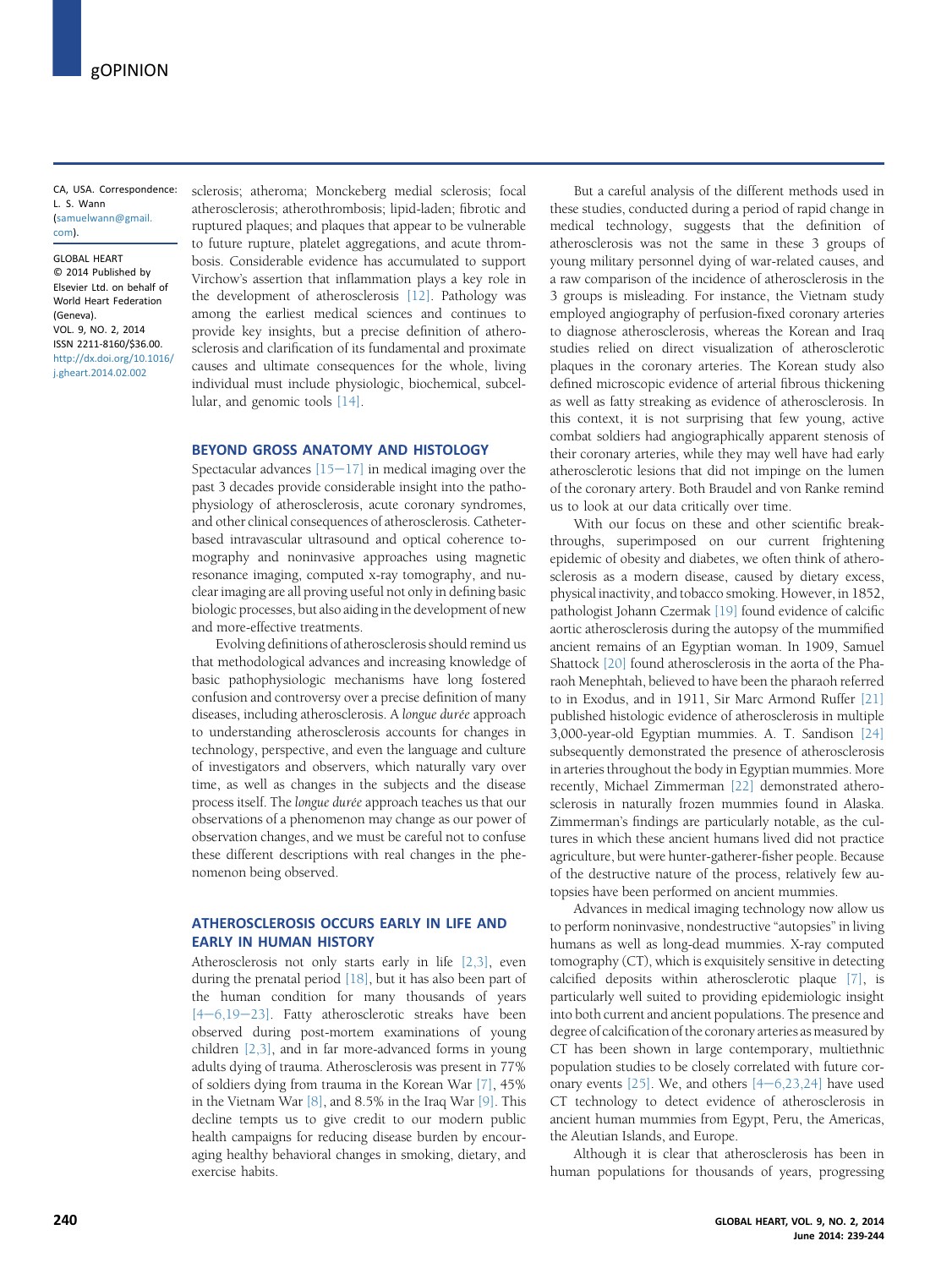slowly from infancy to adulthood, this evidence is largely related to observations of subclinical, asymptomatic disease. It was not until the 20th century that James Herrick [\[26\]](#page-6-0) recognized the relationship between obstruction of the epicardial coronary arteries and acute myocardial infarction. Pre-dating Herrick's insightful observations, many clinical descriptions have been made of what were surely symptoms of angina pectoris and acute myocardial infarction, dating at least to 1555 BCE, when a scribe entered the following vignette on what eventually came to be known as the Ebers' medical papyri [\[27\]](#page-6-0): "If thou examist a man for illness in his cardia, and he has pains in his arms, in his breasts and on one side of his cardia ... it is death threatening him."

These observations in a relatively large number of ancient humans alive over 4,000 years of human history and living in a variety of cultures, including pre-agricultural hunter-forager societies, raise serious questions about conventional attribution of the risk of developing atherosclerosis to diet and environment. Albert Zink and his colleagues [\[23,28\]](#page-6-0) made additional advances in our understanding of human atherosclerosis by not only demonstrating CT evidence of calcific atherosclerosis in the mummified remains of the 5,300-year-old "Iceman," but also showing that he had several single nucleotide polymorphisms known to predispose to atherosclerosis in contemporary humans. From the longue durée perspective, our current epidemic of atherosclerosis may be but a blip on the evolutionary calendar. The relationship between basic evolutionary biology and medicine deserves more attention [\[29\].](#page-6-0)

#### MODERN DAY HUNTER-GATHERERS

Studies of the few remaining contemporary hunter-gatherer populations may provide valuable insight into how our prehistoric human ancestors lived and the kinds of diseases including atherosclerosis that they may have developed under far different environmental influences than are present today. Contemporary residents of the remote island of Kitava in Papua New Guinea [\[30\]](#page-6-0) and the Tsimane [\[31\]](#page-6-0) people living in the Bolivian Amazon basin have been carefully studied. Their diet is thought to be similar to what Stone Age men ate 500,000 years ago, consisting largely of nuts, berries, vegetables, eggs, insects, fish, and wild meat, but no sugar, dairy, or refined fat [\[32\]](#page-6-0). These people are remarkably free of clinical cardiovascular disease, as defined by clinical history of heart attack or stroke, abnormal blood pressure, reduced peripheral arterial pulses, abnormal electrocardiogram or elevated cholesterol [\[30,31\]](#page-6-0). More sophisticated modern imaging methods have not been employed to detect subclinical atherosclerosis in these very remote communities.

It is tempting to extrapolate observations in these hunter-gatherer societies, which may emulate Paleolithic conditions to contemporary society, to help us combat the epidemic of obesity, diabetes, hyperlipidemia, hypertension, and atherosclerosis, but many confounding variables must be accounted for. For instance, many lines of evidence suggest that inflammation and the presence of an increased inflammatory burden or heightened inflammatory response can predispose to the development of atherosclerosis [\[33](#page-6-0)-[35\].](#page-6-0) Despite the infrequency of heart attack and stroke, hunter-gatherer people have an extremely high inflammatory burden. Infection, trauma, childbirth, and starvation often lead to death in hunter-gatherer populations in the first decades of life. Even though survivors may have lived into old age, long enough to develop clinical manifestations of atherosclerosis, we need further studies to better understand the relation between diet, exercise, inflammation, and heredity on the development of atherosclerosis.

### EARLY HOMINIDS AND BEYOND, TO THE ORIGINS OF LIFE

Homo sapiens are thought to have emerged as a new species about 200,000 years ago, but preservation of sufficient soft tissue in mummified human remains is unlikely to extend much beyond the age of the Iceman, who was frozen into an Alpine glacier approximately 5,300 years ago [\[23,28\].](#page-6-0) However, deoxyribonucleic acid (DNA) from fossilized Neanderthals, whose species diverged from humans approximately 500,000 years ago, has been sequenced [\[36\].](#page-6-0) Spontaneous atherosclerosis occurs in many species besides humans, including wild animals such as buffalo, hippopotamus, cows, and non-human primates, both vegetarians and meat eaters [\[37,38\].](#page-6-0) Fuster et al. [\[39\]](#page-6-0) made seminal observations in pigs regarding the critical interaction between platelets and the arterial wall in the development of atherosclerosis, noting that pigs with inherited von Willebrand disease had less intimal proliferation and much smaller atherosclerotic plaques than did pigs with normal platelets. These observations underlie much of our modern understanding of the pathophysiology of acute coronary syndromes, including myocardial infarction, the end stage of an atherosclerotic process that may have been underway in a given individual for decades prior. Even nonmammals such as birds [\[40\]](#page-6-0), which are phylogenetically related to dinosaurs, can develop atherosclerosis, perhaps dating the earliest genetic origins of atherosclerosis to the Mesozoic era, 252 to 66 million years ago. It is humbling to be reminded that we humans are wedged developmentally together with nonhumans, closer to pigs than chickens perhaps, in the longue durée picture of the evolution of atherosclerosis.

Humans may always have had the genetic propensity to develop atherosclerosis, with environmental influences determining final phenotypic expression. The recently acquired ability to sequence the entire human genome is having profound influence on our investigations of human diseases, including atherosclerosis. Unlike many of the hereditary cardiomyopathies and dysrhythmias, which are single-gene disorders, genetic predisposition to atherosclerosis is due to multiple common genes, widely distributed in the entire population, each genetic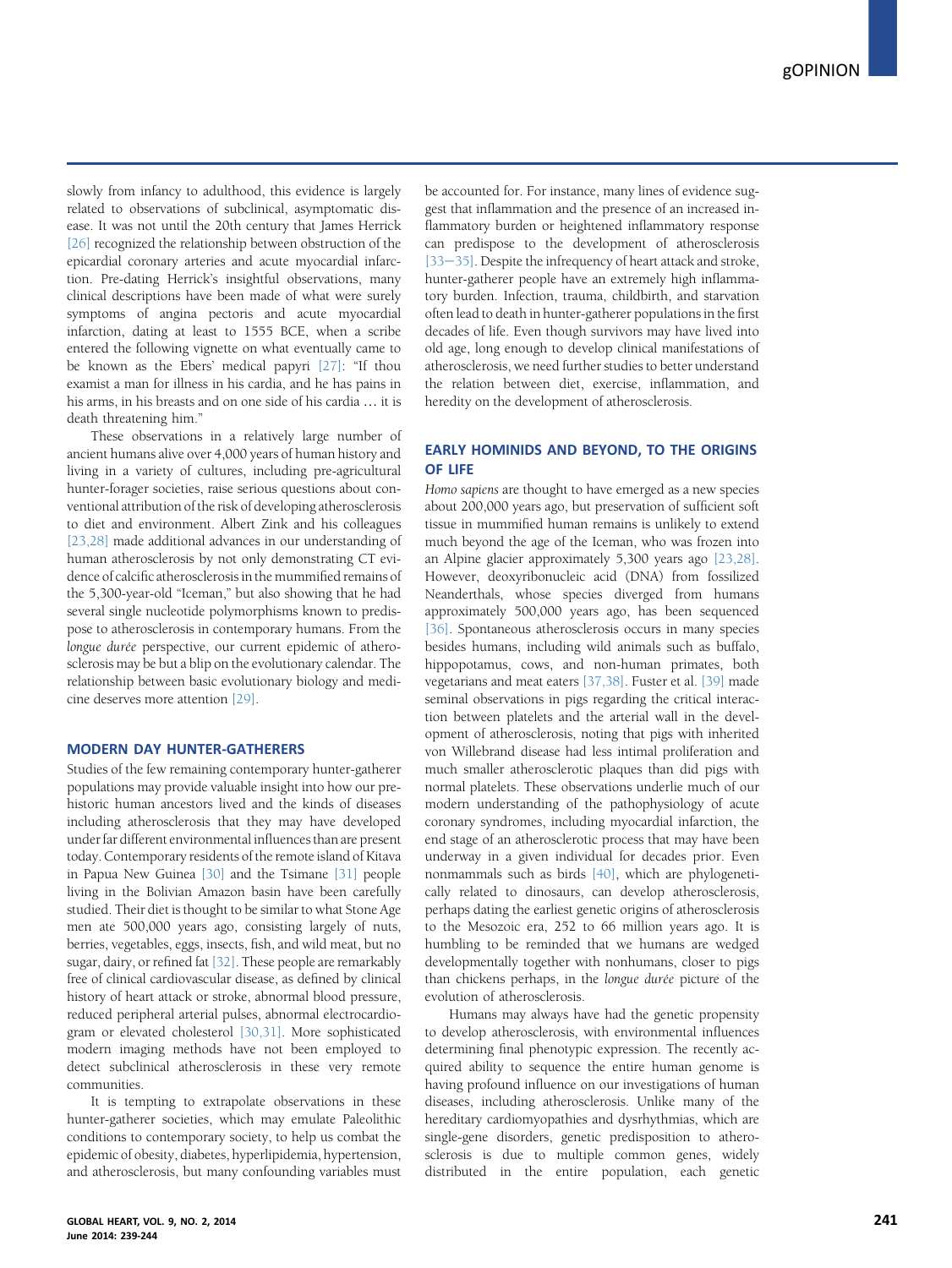polymorphism having limited effect on the final phenotype [\[41,42\]](#page-6-0). Genome-wide association studies have identified more than 40 genetic risk variants associated with coronary artery disease, but 10 of these variants occur in more than 75% of the population, and the risk effect of each variant is relatively small, averaging an increased incidence of disease of about 18% [\[43\].](#page-7-0) The nature of how these common genetic polymorphisms interact with the environment to produce atherosclerosis and clinical coronary artery disease remains unexplained, but is the subject of intense investigation. Most of the known genetic risk factors for atherosclerosis are linked by network analysis to lipid metabolism and inflammation. The role of bacterial or viral infections, particularly in the pre-antibiotic era, are uncertain.

Part of the answer may lie beyond the cell nucleus and nuclear DNA. Mitochondrial DNA, located in the cytoplasm, consists of only approximately 16,000 base pairs and encodes only a few proteins, but it does control adenosine triphosphate and reactive oxygen species (ROS) production, thus having a strong impact on cell proliferation. The mitochondrial adenosine triphosphatase inhibitory factor 1 triggers a ROSmediated retrograde prosurvival and proliferative response [\[44\]](#page-7-0) and innate immunity [\[29\]](#page-6-0) affecting atherosclerosis. Mitochondrial DNA, which is transmitted through female oocytes, has a much higher mutation rate than nuclear DNA does and may provide a more plausible explanation for the relatively rapid changes apparent in the genetic regulation of atherosclerotic processes [\[45\]](#page-7-0). Mitochondria regulate the essential flow of energy through the cell, generating adenosine triphosphate and acetyl-coenzyme A, which together with histone phosphorylation and acetylation, modulate nuclear gene expression.

Perhaps a billion and a half years ago, mitochondria evolved from aerobic bacteria, which colonized primordial eukaryotic cells, enabling them to use oxygen to produce energy more efficiently than with anaerobic glycolysis. The influence of mitochondrial DNA occurs early in the atherosclerotic process, leading to impaired bioenergetics, promoting atherosclerosis and hypercholesterolemia through changes in cell proliferation and apoptosis [\[46\],](#page-7-0) leading ultimately to unstable atherosclerotic plaques that are perhaps vulnerable to rapid progression to occlude the vessel lumen. These epigenetic processes are also under intense investigation. Atherosclerosis is a complex disease. The evolving fields of transcriptomics, proteomics, and metabolomics will enable us to unravel features of the human genome and better understand its pathogenesis of atherosclerosis and perhaps identify new targets for treatment [\[47\]](#page-7-0).

#### AN EXPLOSION OF DATA

Relating the vast quantities of genomic data being generated using next-generation sequencing to daily clinical practice presents enormous challenges in medical informatics. Here again, medical scientists may benefit from the experience of colleagues in social science who use the tool of prosopography to investigate common characteristics of a historical

group, even members of pre-modern societies without written records, to create a collective biography by analyzing statistically relevant archeological and anthropological data [\[48\]](#page-7-0). At some level, this process seems remarkably similar to the sophisticated bioinformatics processes being used to decipher the human genome. If we can recreate a vision of man before writing was invented, perhaps we can decipher the 5 billion gigabytes of information now being created in modern society every 10 min to reduce the impact of atherosclerosis on humans today [\[42\]](#page-6-0).

Contemplating the enormity of the information and knowledge about the stuff of life that has accumulated in the last 10 years, following the billion years since the first bacteria entered a eukaryotic cell, it is difficult not to agree with Francis Collins [\[49\],](#page-7-0) a pioneer of the Human Genome Project and director of the National Institutes of Health, who said:"Scientists aren't generally prone to effusiveness. We are privately excited about our work, but in public we often, and rightly, emphasize skepticism and caution. But there are exceptional moments where skepticism is set aside, electricity fills the room, and a scientist with palpable passion and flashing eyes describes unabashedly a change in the landscape that will have lasting significance. Just a few months into the new millennium, I had that experience."

#### PERSPECTIVE—THE LONGUE DURÉE APPROACH

Braudel might suggest that we reserve judgment on the impact of the genomic and bioinformatics revolution on the management of our patients with atherosclerosis until we have had time to digest the flood of new information. Randomized controlled trials, registries, guidelines, and appropriate use criteria [\[50\],](#page-7-0) all late 20th century inventions, are essential pieces of the increasingly complex puzzle of atherosclerosis. A tremendous amount of work remains to be done to extract actionable components and translate them for human use before we head into the examining room to treat individual patients. Sequencing the entire human genome surely will go down as a landmark of the 21st century, as did Watson and Crick's demonstration of the structure of DNA in the 20th century and Darwin's and Mendel's observations of genetics in the 19th century, but, in the big picture, the impact of these advances on mankind is just beginning [\[51\].](#page-7-0) It is an exciting beginning.

Atherosclerosis is not a recent phenomenon in human history, nor is it exclusive to Homo sapiens. Indeed, the genetic and biologic capacity for developing atherosclerosis may involve processes that date to the very origins of life. In the course of 250,000 years of human existence, our changing relationship with our environment has led us to evolve, both our genotypes and our phenotypes. Change was relatively slow during the Paleolithic and early Agrarian eras, but has progressed exponentially in the Modern era. It is estimated that there were fewer than 250 million humans on Earth 1,000 years ago. We now number more than 6 billion.

As we have progressed from living in subsistence communities of hunter-forager-farmers to living as consumer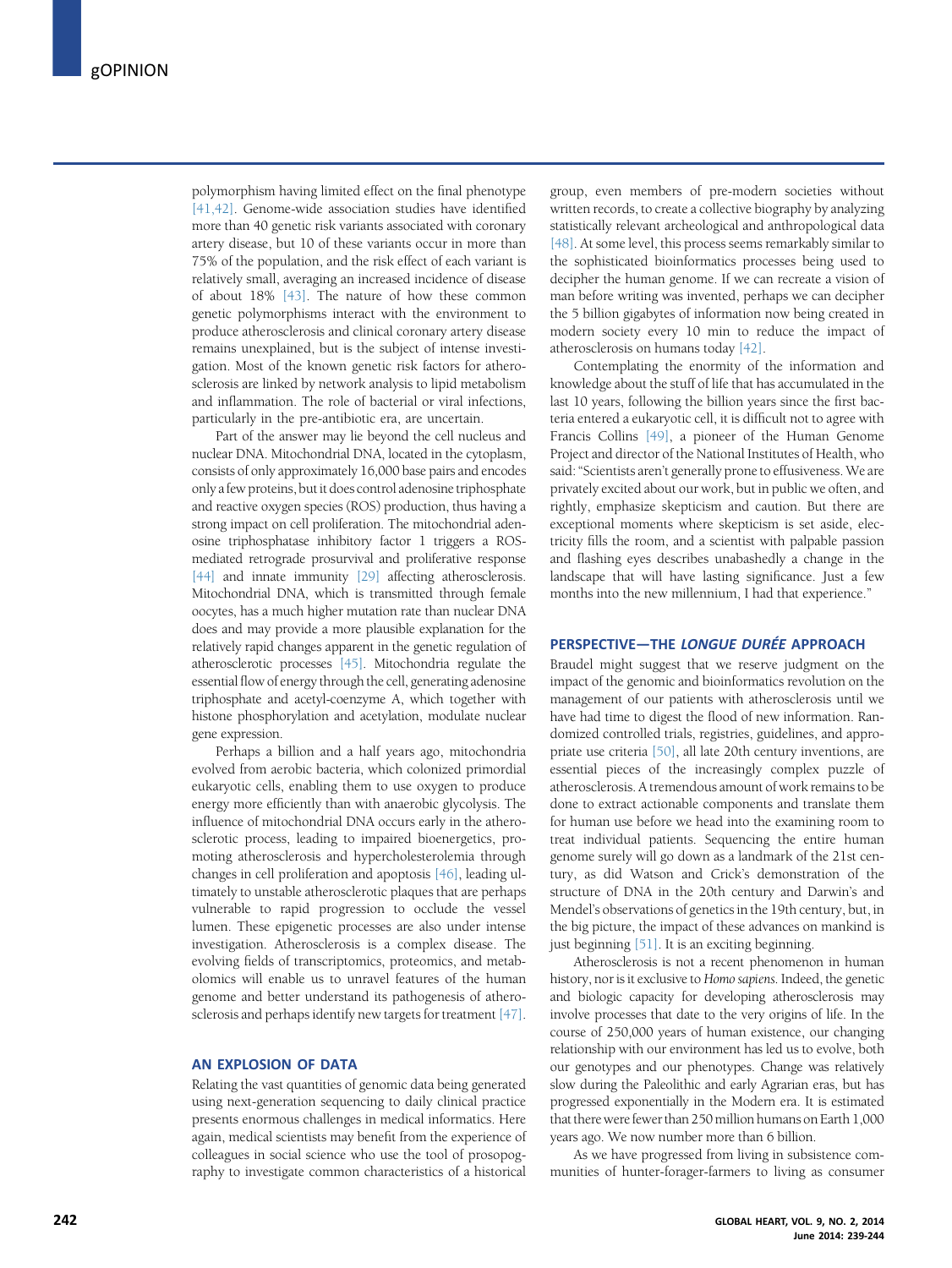<span id="page-6-0"></span>societies in cities with many millions of inhabitants, fewer of us are dying from starvation, from infections or trauma, or during childbirth. "Prosperity" is spreading rapidly from the developed to the developing world, bringing with it an aging population afflicted with obesity, diabetes, hyperlipidemia, hypertension, and nicotine addiction—all precursors or accelerators of atherosclerosis. We humans will need to use all our combined creative genius to contend with our new environment, some of which we created ourselves, if we are to survive as a species for another 250,000 years.

### **REFERENCES**

- 1. [Braudel F. Histoire et sciences sociales: La longue durée. In: Lee RE,](http://refhub.elsevier.com/S2211-8160(14)00022-2/sref1) editor. The Longue Durée [and World System Analysis. Albany, NY:](http://refhub.elsevier.com/S2211-8160(14)00022-2/sref1) [State University of New York Press; 2012](http://refhub.elsevier.com/S2211-8160(14)00022-2/sref1).
- 2. [Holman RL, McGill HC Jr, Strong JP, Geer JC. The natural history of](http://refhub.elsevier.com/S2211-8160(14)00022-2/sref2) [atherosclerosis: the early aortic lesions as seen in New Orleans in the](http://refhub.elsevier.com/S2211-8160(14)00022-2/sref2) [middle of the 20th century. Am J Pathol 1958;34:209](http://refhub.elsevier.com/S2211-8160(14)00022-2/sref2)–35.
- 3. [Berenson GS, Srinvassan SR, Bao W, Newman WP 3rd, Tracy RE,](http://refhub.elsevier.com/S2211-8160(14)00022-2/sref3) [Wattigney WA. Association between multiple cardiovascular risk](http://refhub.elsevier.com/S2211-8160(14)00022-2/sref3) [factors and atherosclerosis in children and young adults: the Boga](http://refhub.elsevier.com/S2211-8160(14)00022-2/sref3)[lusa Heart Study. N Engl J Med 1998;338:1650](http://refhub.elsevier.com/S2211-8160(14)00022-2/sref3)–6.
- 4. [Allam AH, Thompson RC, Wann LS, Miyamoto ML, Thomas GS.](http://refhub.elsevier.com/S2211-8160(14)00022-2/sref4) [Computed tomographic assessment of atherosclerosis in ancient](http://refhub.elsevier.com/S2211-8160(14)00022-2/sref4) [Egyptian mummies. JAMA 2009;302:2091](http://refhub.elsevier.com/S2211-8160(14)00022-2/sref4)–4.
- 5. [Allam AH, Thompson RC, Wann LS, et al. Atherosclerosis in ancient](http://refhub.elsevier.com/S2211-8160(14)00022-2/sref5) [Egyptian mummies: the Horus study. JACC Cardiovascular Imaging](http://refhub.elsevier.com/S2211-8160(14)00022-2/sref5) [2011;4:315](http://refhub.elsevier.com/S2211-8160(14)00022-2/sref5)–27.
- 6. [Thompson RC, Allam AH, Lombardi GP, et al. Atherosclerosis across](http://refhub.elsevier.com/S2211-8160(14)00022-2/sref6) [4000 years of human history: the Horus study of four ancient pop](http://refhub.elsevier.com/S2211-8160(14)00022-2/sref6)[ulations. Lancet 2013;381:1211](http://refhub.elsevier.com/S2211-8160(14)00022-2/sref6)–22.
- 7. [Eno WF, Holmes RH, Beyer J. Coronary disease among United States](http://refhub.elsevier.com/S2211-8160(14)00022-2/sref7) [soldiers killed in action in Korea. J Am Med Assoc 1953;152:1090](http://refhub.elsevier.com/S2211-8160(14)00022-2/sref7)–3.
- 8. [Joseph A, Ackerman D, Talley JD, Johnstone J, Kuersmith J. Mani](http://refhub.elsevier.com/S2211-8160(14)00022-2/sref8)[festations of coronary atherosclerosis in young trauma victims: an](http://refhub.elsevier.com/S2211-8160(14)00022-2/sref8) [autopsy study. J Am Coll Cardiol 1993;22:459](http://refhub.elsevier.com/S2211-8160(14)00022-2/sref8)–67.
- 9. [Webber BJ, Seguin PG, Burnett DG, Clark LL, Otto JL. Prevalence of](http://refhub.elsevier.com/S2211-8160(14)00022-2/sref9) [and risk factors for autopsy-determined atherosclerosis among US](http://refhub.elsevier.com/S2211-8160(14)00022-2/sref9) [service members, 2001](http://refhub.elsevier.com/S2211-8160(14)00022-2/sref9)-[2011. JAMA 2012;308:2577](http://refhub.elsevier.com/S2211-8160(14)00022-2/sref9)-83.
- 10. [Mayerl C, Lukasser M, Sedivy R, Neideregger H, Seiler R, Wick G.](http://refhub.elsevier.com/S2211-8160(14)00022-2/sref10) [Atherosclerosis research from past to present](http://refhub.elsevier.com/S2211-8160(14)00022-2/sref10)—on the track of two [pathologists with opposing views, Carl von Rokitansky and Rudolf](http://refhub.elsevier.com/S2211-8160(14)00022-2/sref10) [Virchow. Virchows Arch 2006;449:96](http://refhub.elsevier.com/S2211-8160(14)00022-2/sref10)–103.
- 11. [Beiser FC. The German Historicist Tradition. Oxford, UK: Oxford](http://refhub.elsevier.com/S2211-8160(14)00022-2/sref11) [University Press; 2011](http://refhub.elsevier.com/S2211-8160(14)00022-2/sref11).
- 12. [Ridker PM. On evolutionary biology, in](http://refhub.elsevier.com/S2211-8160(14)00022-2/sref12)flammation, infection, and the [causes of atherosclerosis. Circulation 2002;105:2](http://refhub.elsevier.com/S2211-8160(14)00022-2/sref12)–4.
- 13. [Vastesaeger MM, Delcourt R. The natural history of atherosclerosis.](http://refhub.elsevier.com/S2211-8160(14)00022-2/sref13) [Circulation 1962;26:841](http://refhub.elsevier.com/S2211-8160(14)00022-2/sref13)–55.
- 14. [Narula J, Nakano M, Virmani R, et al. Histopathologic characteristics](http://refhub.elsevier.com/S2211-8160(14)00022-2/sref14) [of atherosclerotic coronary disease and implications of the](http://refhub.elsevier.com/S2211-8160(14)00022-2/sref14) findings [for the invasive and noninvasive detection of vulnerable plaques.](http://refhub.elsevier.com/S2211-8160(14)00022-2/sref14) [J Am Coll Cardiol 2013;61:1041](http://refhub.elsevier.com/S2211-8160(14)00022-2/sref14)–51.
- 15. [Muller JE, Weissman NJ, Tuzcu EM. The year in intracoronary imaging.](http://refhub.elsevier.com/S2211-8160(14)00022-2/sref15) [JACC Cardiovasc Imaging 2010;3:881](http://refhub.elsevier.com/S2211-8160(14)00022-2/sref15)–91.
- 16. [Choudhury RP, Fuster V, Badimon JJ, Fisher EA, Fayad ZA. MRI and](http://refhub.elsevier.com/S2211-8160(14)00022-2/sref16) [characterization of atherosclerotic plaque: emerging applications and](http://refhub.elsevier.com/S2211-8160(14)00022-2/sref16) [molecular imaging. Arterioscler Thromb Vasc Biol 2002;22:1065](http://refhub.elsevier.com/S2211-8160(14)00022-2/sref16)–74.
- 17. [Nakazato R, Berman D, Achenbach S, et al. Effect of statins on cor](http://refhub.elsevier.com/S2211-8160(14)00022-2/sref17)[onary artery plaque composition: results from CONFIRM. J Am Coll](http://refhub.elsevier.com/S2211-8160(14)00022-2/sref17) [Cardiol 2012;59:E1217.](http://refhub.elsevier.com/S2211-8160(14)00022-2/sref17)
- 18. Napoli C, D'[Armiento FP, Mancini FP, et al. Fatty streak formation](http://refhub.elsevier.com/S2211-8160(14)00022-2/sref18) [occurs in human fetal aortas and is greatly enhanced by maternal](http://refhub.elsevier.com/S2211-8160(14)00022-2/sref18) [hypercholesterolemia: intimal accumulation of low density lipopro](http://refhub.elsevier.com/S2211-8160(14)00022-2/sref18)[tein and its oxidation precede monocyte recruitment into early](http://refhub.elsevier.com/S2211-8160(14)00022-2/sref18) [atherosclerotic lesions. J Clin Invest 1997;100:2680](http://refhub.elsevier.com/S2211-8160(14)00022-2/sref18)–90.
- 19. Czermack J. Description and microscopic finding of two Egyptian mummies. Meet Acad Sci (Beschreibung und mikroskopische Untersuchung Zweir Agyptischer Mumien, S. B. Akad. Wiss. Wien) 1853;9:27.
- 20. [Shattock SG. A report upon the pathological condition of the aorta of](http://refhub.elsevier.com/S2211-8160(14)00022-2/sref19) [King Menephtah, traditionally regarded as the Pharaoh of the](http://refhub.elsevier.com/S2211-8160(14)00022-2/sref19) [Exodus. Proc R Soc Med 1909;2:122](http://refhub.elsevier.com/S2211-8160(14)00022-2/sref19)–7.
- 21. [Ruffer MA. On arterial lesions found in Egyptian mummies \(1580](http://refhub.elsevier.com/S2211-8160(14)00022-2/sref20)) [BC](http://refhub.elsevier.com/S2211-8160(14)00022-2/sref20)e[535 AD\). J Pathol Bacteriol 1911;16:453](http://refhub.elsevier.com/S2211-8160(14)00022-2/sref20)–62.
- 22. [Zimmerman MR, Trinkaus E, LeMay M, et al. The paleopathology of](http://refhub.elsevier.com/S2211-8160(14)00022-2/sref21) [an Aleutian mummy. Arch Pathol Lab Med 1981;105:638](http://refhub.elsevier.com/S2211-8160(14)00022-2/sref21)–41.
- 23. [Murphy WA Jr, Nedden DA, Gostner P, Knapp R, Recheis W, Seidler H.](http://refhub.elsevier.com/S2211-8160(14)00022-2/sref22) [The Iceman: discovery and imaging. Radiology 2003;226:614](http://refhub.elsevier.com/S2211-8160(14)00022-2/sref22)–29.
- 24. [Sandison AT. Degenerative vascular disease in the Egyptian mummy.](http://refhub.elsevier.com/S2211-8160(14)00022-2/sref23) [Med Hist 1962;6:77](http://refhub.elsevier.com/S2211-8160(14)00022-2/sref23)–81.
- 25. [Budhoff MJ, Achenbach S, Blumenthal RS, et al. Assessment of cor](http://refhub.elsevier.com/S2211-8160(14)00022-2/sref25a)[onary artery disease by cardiac computed tomography: a scienti](http://refhub.elsevier.com/S2211-8160(14)00022-2/sref25a)fic [statement from the American Heart Association Committee on Car](http://refhub.elsevier.com/S2211-8160(14)00022-2/sref25a)[diovascular Imaging and Intervention, Council on Cardiovascular](http://refhub.elsevier.com/S2211-8160(14)00022-2/sref25a) [Radiology and Intervention, and Committee on Cardiac Imaging,](http://refhub.elsevier.com/S2211-8160(14)00022-2/sref25a) [Council on Clinical Cardiology. Circulation 2006;114:1761](http://refhub.elsevier.com/S2211-8160(14)00022-2/sref25a)–91.
- 26. [Herrick JB. Clinical features of sudden obstruction of coronary](http://refhub.elsevier.com/S2211-8160(14)00022-2/sref24) [arteries. J Am Med Assoc 1912;59:2015](http://refhub.elsevier.com/S2211-8160(14)00022-2/sref24)–20.
- 27. Ebers' Papyrus. 555 BCE; stored in the library of the University of Leipzig. Available at: [http://papyri.uni-leipzig.de/servlets/MCRSearchServlet?](http://papyri.uni-leipzig.de/servlets/MCRSearchServlet?mode=results%26id=bvlxbioa9qh0hjopi0co%26numPerPage=10%26mask=editor_form_searchsimpletext.xml%26query=((te_st01%2520contains%2520%2522ebers%2522)%2520OR%2520(te01%2520contains%2520%2522ebers%2522))%2520AND%2520(objectType%2520=%2520%2522text%2522)%26maxResults=0%26te_stinvent.sortField.1=ascending) [mode](http://papyri.uni-leipzig.de/servlets/MCRSearchServlet?mode=results%26id=bvlxbioa9qh0hjopi0co%26numPerPage=10%26mask=editor_form_searchsimpletext.xml%26query=((te_st01%2520contains%2520%2522ebers%2522)%2520OR%2520(te01%2520contains%2520%2522ebers%2522))%2520AND%2520(objectType%2520=%2520%2522text%2522)%26maxResults=0%26te_stinvent.sortField.1=ascending)=[results&id](http://papyri.uni-leipzig.de/servlets/MCRSearchServlet?mode=results%26id=bvlxbioa9qh0hjopi0co%26numPerPage=10%26mask=editor_form_searchsimpletext.xml%26query=((te_st01%2520contains%2520%2522ebers%2522)%2520OR%2520(te01%2520contains%2520%2522ebers%2522))%2520AND%2520(objectType%2520=%2520%2522text%2522)%26maxResults=0%26te_stinvent.sortField.1=ascending)=[bvlxbioa9qh0hjopi0co&numPerPage](http://papyri.uni-leipzig.de/servlets/MCRSearchServlet?mode=results%26id=bvlxbioa9qh0hjopi0co%26numPerPage=10%26mask=editor_form_searchsimpletext.xml%26query=((te_st01%2520contains%2520%2522ebers%2522)%2520OR%2520(te01%2520contains%2520%2522ebers%2522))%2520AND%2520(objectType%2520=%2520%2522text%2522)%26maxResults=0%26te_stinvent.sortField.1=ascending)=[10&mask](http://papyri.uni-leipzig.de/servlets/MCRSearchServlet?mode=results%26id=bvlxbioa9qh0hjopi0co%26numPerPage=10%26mask=editor_form_searchsimpletext.xml%26query=((te_st01%2520contains%2520%2522ebers%2522)%2520OR%2520(te01%2520contains%2520%2522ebers%2522))%2520AND%2520(objectType%2520=%2520%2522text%2522)%26maxResults=0%26te_stinvent.sortField.1=ascending)= editor form\_searchsimpletext.xml&query=[\(\(te\\_st01%20contains%](http://papyri.uni-leipzig.de/servlets/MCRSearchServlet?mode=results%26id=bvlxbioa9qh0hjopi0co%26numPerPage=10%26mask=editor_form_searchsimpletext.xml%26query=((te_st01%2520contains%2520%2522ebers%2522)%2520OR%2520(te01%2520contains%2520%2522ebers%2522))%2520AND%2520(objectType%2520=%2520%2522text%2522)%26maxResults=0%26te_stinvent.sortField.1=ascending) [20%22ebers%22\)%20OR%20\(te01%20contains%20%22ebers%22\)\)%20](http://papyri.uni-leipzig.de/servlets/MCRSearchServlet?mode=results%26id=bvlxbioa9qh0hjopi0co%26numPerPage=10%26mask=editor_form_searchsimpletext.xml%26query=((te_st01%2520contains%2520%2522ebers%2522)%2520OR%2520(te01%2520contains%2520%2522ebers%2522))%2520AND%2520(objectType%2520=%2520%2522text%2522)%26maxResults=0%26te_stinvent.sortField.1=ascending) [AND%20\(objectType%20](http://papyri.uni-leipzig.de/servlets/MCRSearchServlet?mode=results%26id=bvlxbioa9qh0hjopi0co%26numPerPage=10%26mask=editor_form_searchsimpletext.xml%26query=((te_st01%2520contains%2520%2522ebers%2522)%2520OR%2520(te01%2520contains%2520%2522ebers%2522))%2520AND%2520(objectType%2520=%2520%2522text%2522)%26maxResults=0%26te_stinvent.sortField.1=ascending)=[%20%22text%22\)&maxResults](http://papyri.uni-leipzig.de/servlets/MCRSearchServlet?mode=results%26id=bvlxbioa9qh0hjopi0co%26numPerPage=10%26mask=editor_form_searchsimpletext.xml%26query=((te_st01%2520contains%2520%2522ebers%2522)%2520OR%2520(te01%2520contains%2520%2522ebers%2522))%2520AND%2520(objectType%2520=%2520%2522text%2522)%26maxResults=0%26te_stinvent.sortField.1=ascending)=[0&te\\_stinvent.](http://papyri.uni-leipzig.de/servlets/MCRSearchServlet?mode=results%26id=bvlxbioa9qh0hjopi0co%26numPerPage=10%26mask=editor_form_searchsimpletext.xml%26query=((te_st01%2520contains%2520%2522ebers%2522)%2520OR%2520(te01%2520contains%2520%2522ebers%2522))%2520AND%2520(objectType%2520=%2520%2522text%2522)%26maxResults=0%26te_stinvent.sortField.1=ascending) [sortField.1](http://papyri.uni-leipzig.de/servlets/MCRSearchServlet?mode=results%26id=bvlxbioa9qh0hjopi0co%26numPerPage=10%26mask=editor_form_searchsimpletext.xml%26query=((te_st01%2520contains%2520%2522ebers%2522)%2520OR%2520(te01%2520contains%2520%2522ebers%2522))%2520AND%2520(objectType%2520=%2520%2522text%2522)%26maxResults=0%26te_stinvent.sortField.1=ascending)=[ascending.](http://papyri.uni-leipzig.de/servlets/MCRSearchServlet?mode=results%26id=bvlxbioa9qh0hjopi0co%26numPerPage=10%26mask=editor_form_searchsimpletext.xml%26query=((te_st01%2520contains%2520%2522ebers%2522)%2520OR%2520(te01%2520contains%2520%2522ebers%2522))%2520AND%2520(objectType%2520=%2520%2522text%2522)%26maxResults=0%26te_stinvent.sortField.1=ascending) Accessed April 8, 2014.
- 28. Keller A, Graefen A, Ball M, et al. New insights into the Tyrolean Iceman's origin and phenotype as inferred by whole-genome sequencing. Nat Commun 2012;3:698. Available at: [http://www.nature.com/](http://www.nature.com/ncomms/journal/v3/n2/pdf/ncomms1701.pdf) [ncomms/journal/v3/n2/pdf/ncomms1701.pdf.](http://www.nature.com/ncomms/journal/v3/n2/pdf/ncomms1701.pdf) Accessed April 8, 2014.
- 29. [West AP, Brodsky IE, Rahner C, et al. TLR signalling augments](http://refhub.elsevier.com/S2211-8160(14)00022-2/sref26) [macrophage bactericidal activity through mitochondrial ROS. Nature](http://refhub.elsevier.com/S2211-8160(14)00022-2/sref26) [2011;472:476](http://refhub.elsevier.com/S2211-8160(14)00022-2/sref26)–80.
- 30. [Lindeberg S, Lundh B. Apparent absence of stroke and ischaemic](http://refhub.elsevier.com/S2211-8160(14)00022-2/sref27) [heart disease in a traditional Melanesian island: a clinical study in](http://refhub.elsevier.com/S2211-8160(14)00022-2/sref27) [Kitava. J Intern Med 1993;233:269](http://refhub.elsevier.com/S2211-8160(14)00022-2/sref27)–75.
- 31. [Gurven M, Kaplan H, Winking J, Finch C, Crimmins EM. Aging and](http://refhub.elsevier.com/S2211-8160(14)00022-2/sref28) infl[ammation in two epidemiological worlds. J Gerontol A Biol Sci](http://refhub.elsevier.com/S2211-8160(14)00022-2/sref28) [Med Sci 2008;63:196](http://refhub.elsevier.com/S2211-8160(14)00022-2/sref28)–9.
- 32. O'[Keefe JH Jr, Cordain L. Cardiovascular disease resulting from a diet](http://refhub.elsevier.com/S2211-8160(14)00022-2/sref29) [and lifestyle at odds with our Paleolithic genome: how to become a](http://refhub.elsevier.com/S2211-8160(14)00022-2/sref29) [21st-century hunter-gatherer. Mayo Clin Proc 2004;79:101](http://refhub.elsevier.com/S2211-8160(14)00022-2/sref29)–8.
- 33. [Finch CE. Evolution in health and medicine Sackler colloquium:](http://refhub.elsevier.com/S2211-8160(14)00022-2/sref30) [evolution of the human lifespan and diseases of aging: roles of](http://refhub.elsevier.com/S2211-8160(14)00022-2/sref30) infection, infl[ammation, and nutrition. Proc Natl Acad Sci U S A 2010;](http://refhub.elsevier.com/S2211-8160(14)00022-2/sref30) [107\(Suppl 1\):1718](http://refhub.elsevier.com/S2211-8160(14)00022-2/sref30)–24.
- 34. Libby P. Ridker PM. Maseri A. Inflammation and atherosclerosis. [Circulation 2002;105:1135](http://refhub.elsevier.com/S2211-8160(14)00022-2/sref31)–43.
- 35. Ross R. Atherosclerosis—an infl[ammatory disease. N Engl J Med](http://refhub.elsevier.com/S2211-8160(14)00022-2/sref32) [1999;340:115](http://refhub.elsevier.com/S2211-8160(14)00022-2/sref32)–26.
- 36. [Noonan JP, Coop G, Kudaravelli S, et al. Sequencing and analysis of](http://refhub.elsevier.com/S2211-8160(14)00022-2/sref33) [Neanderthal genomic DNA. Science 2006;314:1113](http://refhub.elsevier.com/S2211-8160(14)00022-2/sref33)–8.
- 37. [McKinney B. Atherosclerosis in wild animals. Lancet 1962;280:281.](http://refhub.elsevier.com/S2211-8160(14)00022-2/sref34)
- 38. [Fox H. Some comments on arteriosclerosis in wild mammals and](http://refhub.elsevier.com/S2211-8160(14)00022-2/sref35) [birds. Bull N Y Acad Med 1939;15:748](http://refhub.elsevier.com/S2211-8160(14)00022-2/sref35)–56.
- 39. [Fuster V, Bowie EJ, Lewis JC, Fass DN, Owen CA Jr, Brown AL.](http://refhub.elsevier.com/S2211-8160(14)00022-2/sref36) [Resistance to arteriosclerosis in pigs with von Willebrand](http://refhub.elsevier.com/S2211-8160(14)00022-2/sref36)'s disease: [spontaneous and high cholesterol diet-induced arteriosclerosis. J Clin](http://refhub.elsevier.com/S2211-8160(14)00022-2/sref36) [Invest 1978;61:722](http://refhub.elsevier.com/S2211-8160(14)00022-2/sref36)–30.
- 40. [Chiappe LM. Downsized dinosaurs: the evolutionary transition to](http://refhub.elsevier.com/S2211-8160(14)00022-2/sref37) [modern birds. Evolution: Education and Outreach 2009;2:248](http://refhub.elsevier.com/S2211-8160(14)00022-2/sref37)–56.
- 41. [Roberts R, Stewart AF. Genes and coronary artery disease: where are](http://refhub.elsevier.com/S2211-8160(14)00022-2/sref38) [we? J Am Coll Cardiol 2012;60:1715](http://refhub.elsevier.com/S2211-8160(14)00022-2/sref38)–21.
- 42. [Roberts R, Marian AJ, Dandona S, Stewart AF. Genomics in cardio](http://refhub.elsevier.com/S2211-8160(14)00022-2/sref39)[vascular disease. J Am Coll Cardiol 2013;64:2029](http://refhub.elsevier.com/S2211-8160(14)00022-2/sref39)–37.